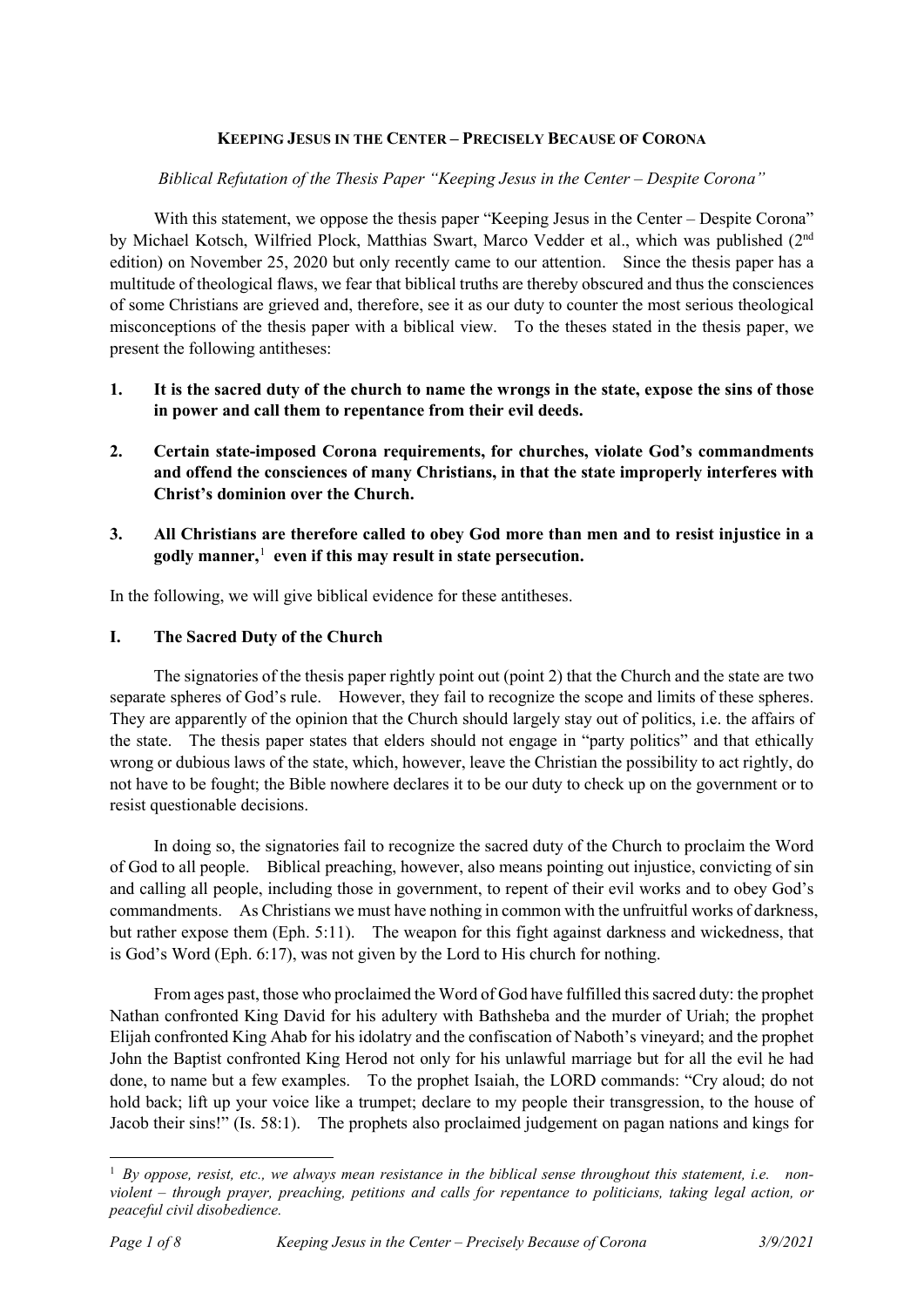their evil works. Thus Daniel challenged King Nebuchadnezzar, "Therefore, O king, let my counsel be acceptable to you: break off your sins by practicing righteousness, and your iniquities by showing mercy to the oppressed, that there may perhaps be a lengthening of your prosperity." (Dan. 4:27).

Today it is the task of the church to go and make disciples of all nations, baptizing them and teaching them to keep all that Christ has commanded us (Mt. 28:19,20). This includes commanding all people, in all places, to repent (Acts 17:30). This also includes those who govern. Thus the Apostle Paul also preached righteousness, abstinence and coming judgement to Felix the governor (Acts 24:24,25).

When the Apostle Paul writes that the state is a servant of God, which is to praise the one who does good and to punish the one who does evil, thereby carrying out God's wrath (Rom. 13:3-6), then it is essential to proclaim also to the servants of the state what God, their Lord, whom they are to serve, expects of them and what is good and to be praised or evil and to be punished in His eyes. But who should make known to the rulers the will of God concerning their exercise of office if not the Church, to which the Word of God is entrusted, as the pillar and ground of the truth (1 Tim. 3:15)? Moreover, we have the commandment to honor the rulers. Is it reverence if we let the rulers go to ruin without warning them that they are heaping up the wrath of God by their faithless conduct in office?

Therefore, the Church is not only allowed, but it is its sacred duty to expose injustice and wickedness, on the part of those in power, as sin and to call them to repentance – with the necessary reverence (Acts 23:3-5) – when they do not fulfil their task as God's servant, but rebel against God by – to take up an example from the thesis paper – deciding on so-called "marriage" for all. The Church must not remain silent on this.

The opinion of the signatories that "ethically wrong or doubtful laws, but which leave the Christian the possibility to act rightly," does not have to be fought, also seems naïve to us. The signatories themselves cite the example of "marriage" for all. Do they not realize what is the spirit behind such a law, and that it is not content with "marriage" for all? Have they not heard what these developments have already led to in other countries, where our brothers and sisters are prosecuted, for example, because a Christian baker refuses to make a cake for such a "wedding," or a Christian registrar refuses to issue marriage certificates for such "marriages"? Many more examples could be listed.

Raising our voices against injustice has therefore nothing to do with party advertising, but with godly fear and love of neighbor. Isn't it said: nip it in the bud? Ultimately, we must ask ourselves whether the current circumstances and the rampant lawlessness in politics are not also coming upon us because the Churches have been silent for too long on the ungodliness and abominations of the State.

## **II. The Present Injustice**

The reason why the signatories of the thesis paper call for not opposing the present injustice is that they do not recognize the injustice, or at least not to its full extent. The signatories are specifically of the opinion that certain state Corona requirements for churches must be observed by them, and justify this in two ways: firstly, the enactment of such measures falls within the domain of the State; secondly, the measures are not contrary to God's commandments. Both justifications are flawed.

On the one hand, the signatories claim (point 3) that the only limit to obedience to the government is "direct conflict" with a "clear command" of God's Word. Resistance to the State is "primarily about inalienable contents of faith." The signatories thus conclude that the Corona requirements for churches (e.g. masks, distancing, number of participants) are subordinate issues; such "temporary ordinances on external conditions and forms of congregational events" do not fundamentally violate biblical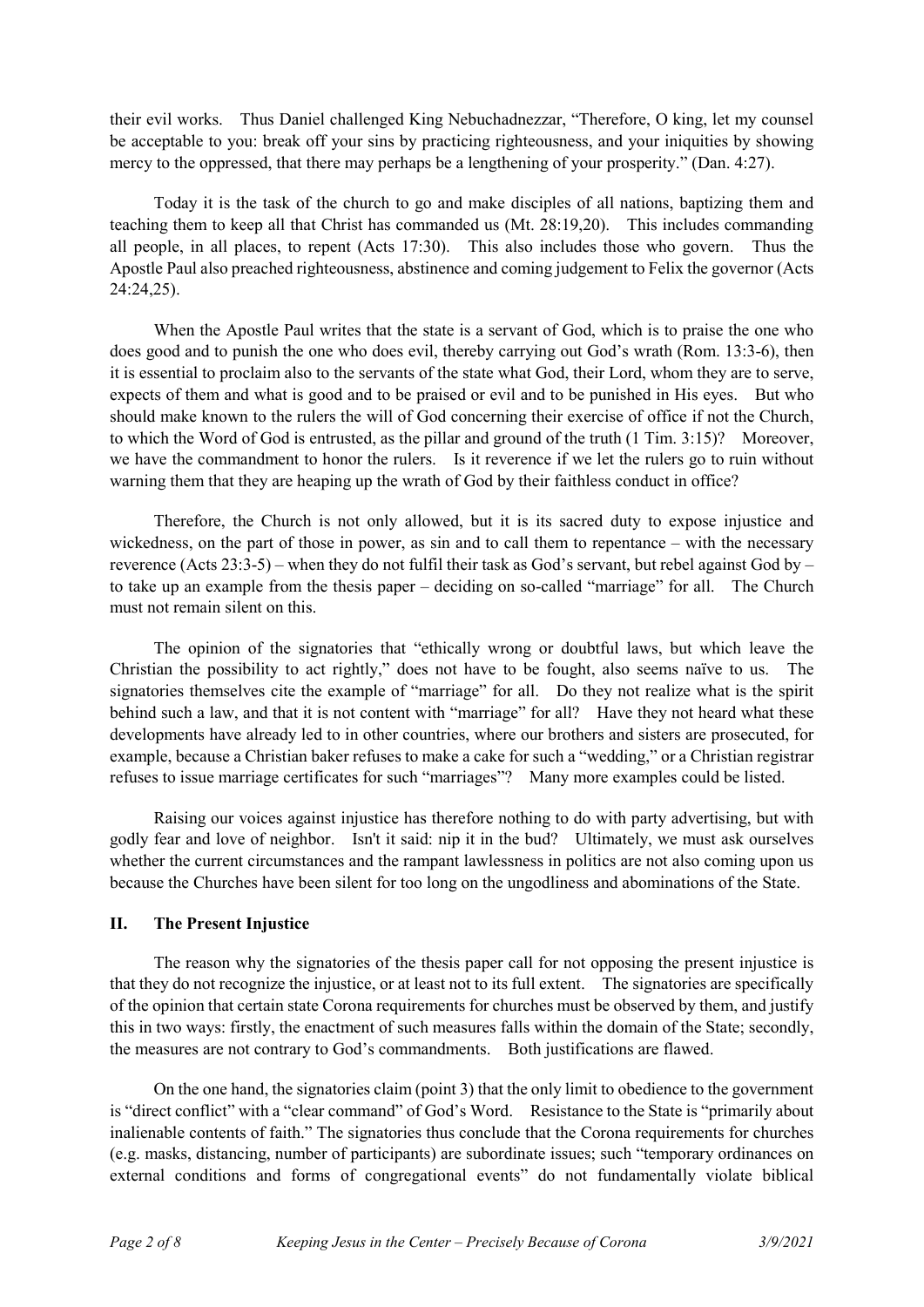commands. Even though this is a thesis paper, it is very surprising that the signatories do not even begin to attempt to provide biblical evidence for this all-important thesis.

Unfortunately, it remains unclear what exactly the signatories mean by the many vague terms, which, in any case, are not found in the Bible. Is it permissible to "indirectly" violate God's Word? Which requirements of God's Word are "unclear" and therefore need not be followed? And which contents of faith do the signatories consider "alienable"? In any case, we would like to state that for us there are no alienable contents of faith, and would expect every Bible-believing Christian to agree with this.

It is also incomprehensible to us how one cannot recognize the spiritual dimension of the measures and dismiss them as mere externals. Do the signatories not see that the great distress of conscience of many God-fearing Christians and the "considerable tensions in churches" are not simply caused by "temporary" interventions in the "external conditions and forms of congregational events" (some of which have already lasted a year!)? Rather, these distresses of conscience are caused by the fact that these measures indeed conflict with God's commandments. The fact that the signatories do not recognize this is due to their misconception that this is not a conflict with a "clear command" of the Word of God. What they probably actually mean by this is a violation of an "explicit" commandment. So unless Scripture contains the explicit commandment "Thou shalt worship in person on Sunday with the whole assembled Church, without mask and without distance," there is no "clear command" of the Word of God.

Such an approach to the Word of God is ignorant. For not only explicit but also implicit demands of the Word of God are binding on Christians. Does not our Lord Himself teach us this when He explains that the explicit commandment "Thou shalt not kill" also includes the implicit commandment "Thou shalt not be angry with thy brother" (Mt. 5:21,22) or the explicit commandment "Thou shalt not commit adultery" also includes the implicit commandment "Thou shalt not look upon a woman to lust after her" (Mt. 5:27,28)?

The signatories' view that limits on the number of participants do not violate biblical commands reveals a flawed understanding of the Church. The Church is the body of Christ, and every member of the Church is a member of that body. The gathering for worship is the gathering of the whole body, not just some parts of the body. Scripture contains explicit commands not to miss the gatherings (Heb. 10:25) (A livestream is not a gathering and not an assembly.) It is hard to estimate the spiritual damage already suffered, and still to come, by churches that have not gathered as a whole Church for a year by now and also no longer celebrate the Lord's Supper together, which is supposed to serve to strengthen the whole body of Christ.

Moreover, limitations on the number of participants impair the proclamation of the Word. For it is not only an impairment if the content of the proclamation is restricted, but also if the number of possible listeners is restricted. And aren't limits on the number of participants a lack of love towards those for whom there is no more room and who therefore have to stay at home? How dare the State presume to determine how many people may gather to worship God, the Creator of the heavens and the earth? Is this really a "subordinate" question?

It is certainly not a subordinate question for James Coates, pastor of GraceLife Church in Edmonton, Canada. Pastor Coates understands that the current attendance limits are very much against God's commandments and held services with the whole Church despite threats from the authorities. For his courageous faithfulness to his Lord, the family man is now in prison. When Satan tempted him there and he was offered that he could be released immediately if only he promised to abide by the Corona requirements, he refused. His wife understands that her husband was doing this out of love for his Lord, and commented on her husband's decision to stay in prison, saying, "For that, I love him."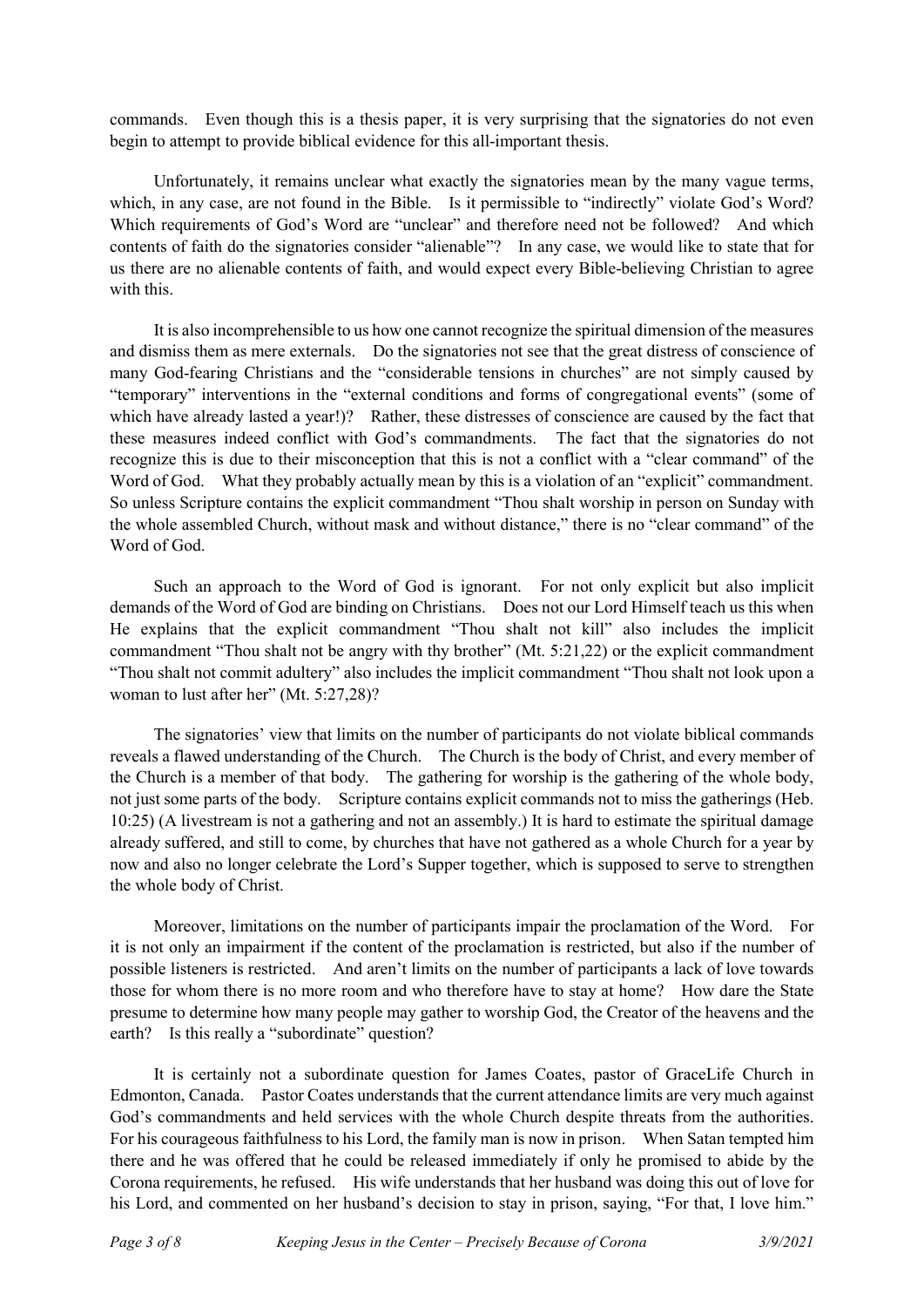May the Lord reward our brother James Coates and his family! If the signatories of the thesis paper are consistent, they must argue that the State was justified in taking action against Pastor Coates because he was guilty of sinfully resisting the State, even though its actions did not violate biblical commandments. Do the signatories really want to go down this road?

It is astonishing that the signatories do not mention the state ban on congregational singing, which had already been in force for more than half a year in some German states at the time of the publication of the thesis paper. Does this prohibition not fit the thrust of the thesis paper, because here it obviously cannot be denied that Scripture is full of "clear" commands concerning singing (cf. only Ps. 47:7)? In the view of the signatories, would resistance be called for here? For what authority does the state have to deny the Lord His glory in His songs of praise? Singing is an indispensable part of biblical worship.

But compulsory mask wearing and social distancing rules for worship can also offend the consciences of Christians. For are we not called upon to express brotherly love to one another and to greet one another with a holy kiss (Rom. 16,16; 1 Cor. 16,20; 2 Cor. 13,12; 1 Thess. 5,26; 1 Pet. 5,14)? Of course, one can keep one's distance for a while if one is ill, so as not to infect anyone. But stateimposed masked distance for months and possibly years? It is a mystery to us how one cannot recognize that this entails considerable spiritual and psychological/emotional damage. The signatories themselves write that they are confronted with great pastoral tasks. We can well understand this, because we have cried with those who suffer from loneliness and alienation, who despair because their church has not gathered for a year or only done so with distancing and masks. Does this not violate the commandment to love one another and to have heartfelt compassion for one another?

And what if someone's conscience is violated when he is supposed to meet his God and his brothers and sisters, for months and perhaps years, only when wearing a mask – actually something that naturally triggers distrust, unease and fear in us? What if he considers it unloving to give his brothers and sisters the impression, through distance and mask, that he considers them a danger to life and limb from which he must protect himself? What if his fear of God forbids him to worship his Lord with his face covered? Are these not comprehensible reasons why a Christian may be compelled by his conscience to oppose these measures? Would it not be sinful for him to comply with these measures all the same? Therefore, it is wrong for pastors to make the observance of such commandments of men as a condition for participation in worship and thereby rule over the consciences of their sheep.

On the other hand, the signatories claim (point 2) that the state regulations also apply to the Church and that the State's sphere of authority only ends where the interpretation of the Bible or the spiritual and ethical areas of congregational life are concerned; in all "external" aspects the Churches would have to bow to state rules; the thesis paper gives some examples of this (building, labor law, security, financial law, criminal law).

As already explained above, it is incomprehensible to us how the signatories cannot recognize the spiritual and ethical dimension of the Corona requirements and be of the opinion that these are mere external aspects comparable to building law. In any case, we are not aware of Christians ever having conflicts of conscience because of state requirements to build an emergency exit or hang a fire extinguisher. The reason for this is that the examples correctly cited in the thesis paper do not directly concern the circumstances of worship, because in such matters the State has no God-given authority. Otherwise, the State could too easily hinder the practice of faith by, for example, permanently limiting the number of participants in religious services to ten people. In that case, however, the State would not be acting within its sphere of authority, but as a tyrant. This must be resisted!

Once the State has invaded the Church's sphere of authority, how do we know that it will not extend its sphere of authority, step by step, and impose more and more requirements on the Church? We are concerned about how readily Churches give up their freedoms, which our brothers and sisters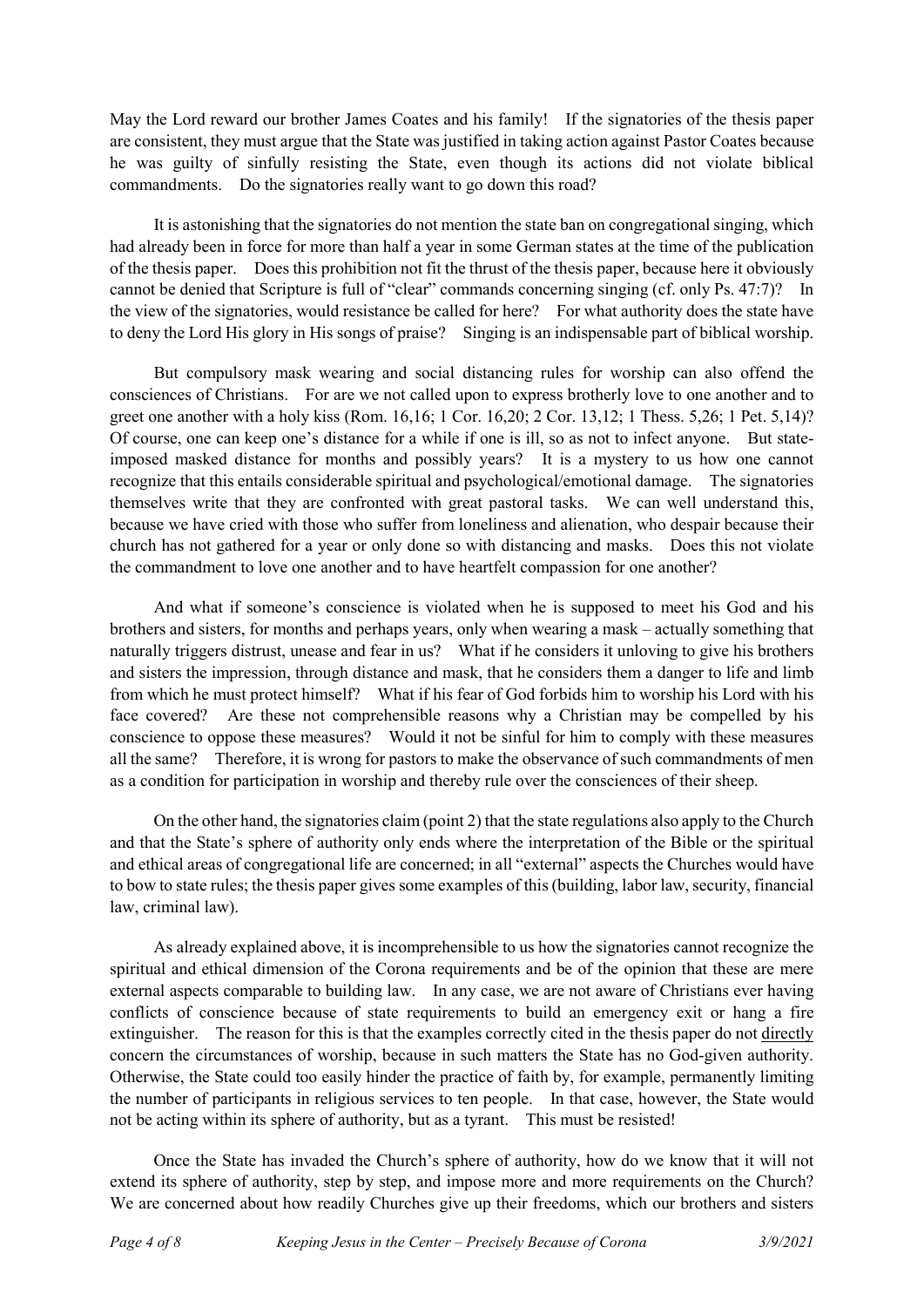fought, suffered, and sometimes lost their lives to achieve in past centuries. It is precisely an expression of love for our neighbor and love for our children and grandchildren that one jealously guards the freedoms of the community and one's neighbor.

We are particularly surprised that some Christians even think they have to be grateful to the State for "allowing" church services at all. In a reader's comment on the thesis paper, for example, it says: "Full agreement! The State also grants the church (...) many privileges (...) even with the current measures." Such statements reveal a fundamentally wrong understanding of the State, which, although not explicitly stated in the thesis paper, is nevertheless promoted by it. It is not the State that graciously allows us to worship under many restrictions, but this is our God-given right. The State, as God's servant, is obliged to ensure the undisturbed exercise of this right. We should not thank the State for "allowing" us to worship, but the State should be afraid to interfere with the worship of God. Thanks are due to God alone that He still restrains our State so that it cannot persecute the Church, as it does elsewhere.

Now, however, one could object that in the event of a present danger to life and limb, Christians may very well modify certain aspects of the worship service in order to protect themselves and others. The Corona measures must, therefore, also be evaluated against the background of the actual epidemiological situation and the question answered as to whether, at present, attending a church service without a banning signing, limiting the number of participants, spacing/social distancing and masks constitutes a concrete and present danger to life and limb of those attending the service.

The signatories claim in this regard (point 5) that the situation is unclear. Therefore, Christians are allowed to decide which medical professionals or politicians they trust and should display an attitude of humility and readiness for correction; missionary zeal was inappropriate here.

We do not believe that truth is honored by this assessment. One could perhaps speak of a lack of clarity in the situation in the first few weeks. We also understand if the situation may seem unclear to individual Christians, especially if one is exposed to the influence of certain media or the ungodly and cannot find a counterbalance to this in the Church. But there has been no objective lack of clarity in the situation for a long time. It is the task of pastors to inform themselves comprehensively and to assess the situation on the basis of the knowledge gained in order to lead their sheep rightly. Ignorance is not virtuous humility, but folly.

At the time of publication of the thesis paper, numerous scientific studies, figures, and facts from all over the world were available, which allowed a very realistic assessment of both the dangerousness of the coronavirus and the effectiveness and appropriateness of government measures. But regardless of how one assesses the situation, decisions on measures, in particular relating to worship, must always weigh up the risks to life and limb against the risks to mind and spirit. But the State is not qualified to make such a weighing up, since it cannot understand and judge spiritual concerns, and this the less the more ungodly the state becomes. Pastors must remember that they are to watch over the souls of their sheep as those who will give an account (Heb. 13:17).

What we also find incomprehensible in this context is the statement in the thesis paper that Christians are allowed to decide which politicians they "trust." Should Christians really trust godless politicians and not rather critically examine their statements to see if they actually correspond to the truth, especially when it comes to issues of such great ethical and spiritual significance? Have the signatories not understood that every person's thoughts and actions are shaped by spiritual influences, either the spirit of truth or the spirit of error (1 Jn. 4:6)? That one is either with Christ or against Him (Mt. 12:30, Luk. 11:23)? That there are only two kinds of people in this world: Believers and unbelievers (2 Cor. 6:15), light and darkness (2 Cor. 6:14), the children of God and the children of the devil (1 Jn. 3:10)?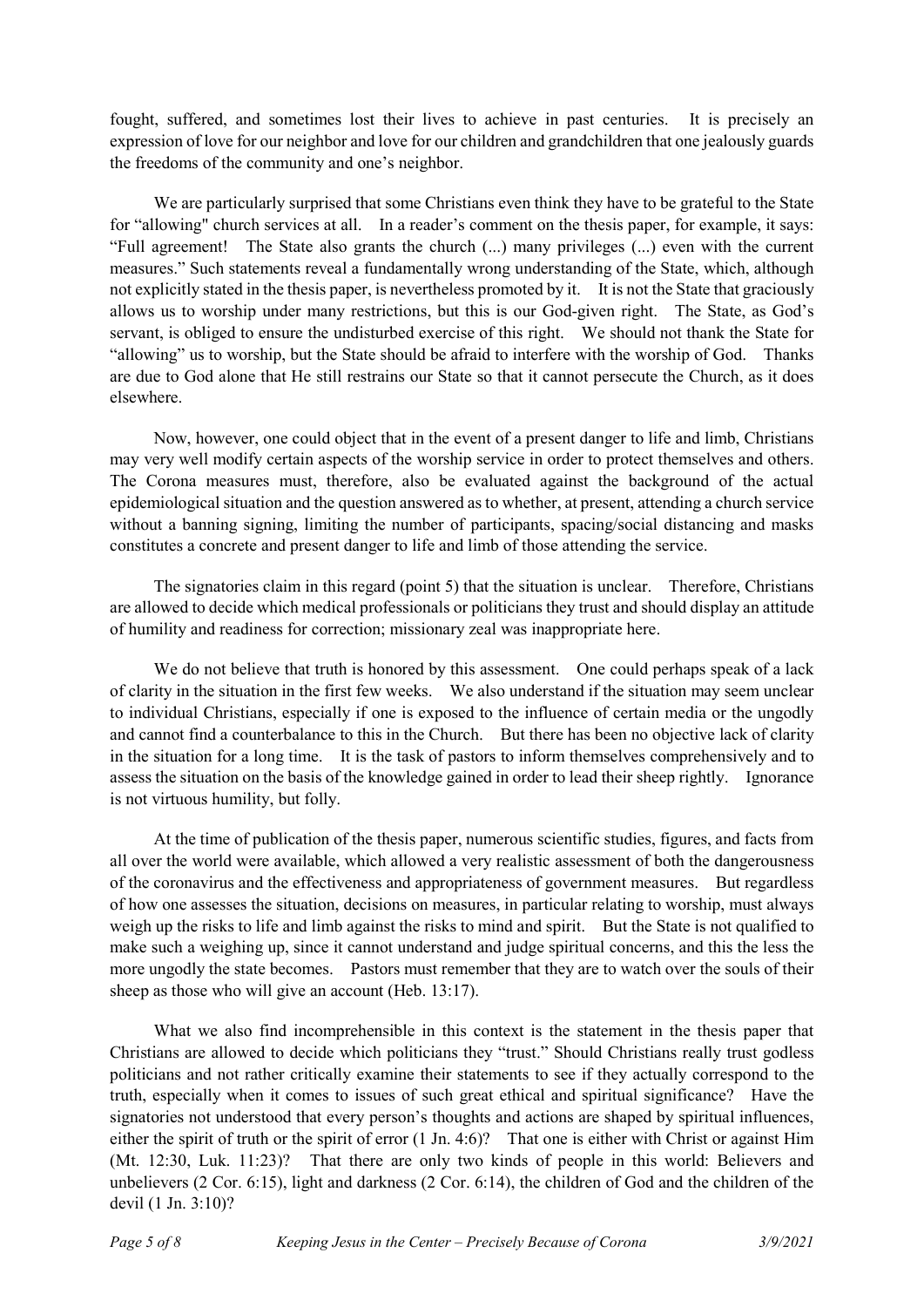Have not the signatories read how our Lord speaks that the children of the devil want to do the lusts of their father, who is a murderer of men and the father of lies (Jn. 8:44)? Is this not true of politicians who declare the murder of 100,000 unborn children a year in our country to be right and call it "reproductive health/justice," who deny the truth about the very nature of marriage, family, gender, sexuality, indeed, who deny their Creator Himself?

God has given the State the task, as His servant, to praise the one who does good and to punish the one who does evil (Rom. 13:3-6). Is it not obvious that the State is fulfilling this task less and less and that this development has accelerated drastically, especially in recent months? That the state increasingly calls evil good and good evil (Is. 5:20)? Thus, on the same day that the current version of the thesis paper appeared, November 25, 2020, our brother Pastor Olaf Latzel was convicted by the State for incitement of the people because he had proclaimed biblical truths. Is the rebellion of our state and its public servants against God's truth not obvious?

Doesn't the current crisis show that those in power do not hesitate in adopting measures that are manifestly evil, when they even deprive us of such rights as all human beings have by nature as creatures made in the image of God? For example, when they forbid countless people for months to go to work, although God commands that man should work and provide for his family? When people are punished for visiting and holding family members, celebrating their wedding, or saying goodbye to a loved one at his funeral? When a father is not allowed to be present at the birth of his child or a daughter is not allowed to hold the hand of her dying mother? Many other examples could be given. Especially when politicians make it sound as if all this is necessary for our protection, we should remember the words of our Lord: "The kings of the nations rule over them, and those who exercise authority over them are called benefactors." (Luk. 22:25)

We are therefore surprised that some of the initiators of the thesis paper do not so much criticize the state as faithful brothers in the Lord, displaying the very "missionary zeal" against which they warn in the thesis paper. Thus, they have seen it as their task to repeatedly publicly rebuke John MacArthur, pastor of Grace Community Church in Los Angeles, USA, for his well-considered decision to celebrate services with the entire Church again, contrary to the regulations of the State of California and under threat of imprisonment, accusing him of partly evil motives. Specifically, co-initiator Michael Kotsch has imputed dishonest motives for John MacArthur's decision by claiming in a video on his YouTube channel that John MacArthur "may (...) be far less concerned with the commands of Jesus than with the business model of Grace Community Church," adding that John MacArthur has also in the past "reinterpreted clear biblical statements because they did not fit the interests of his church work." Since we do not assume that Mr. Kotsch has the gift to fathom the thoughts and dispositions of John MacArthur's heart, we hereby publicly rebuke him for this publicly committed sin of defamation: "Who are you to judge another man's house servant?" (Rom. 14:4).

Lastly, how should we deal with the fearful brothers and sisters who, according to the thesis paper (point 6), should be especially accommodated during the Corona period? Should we perhaps comply with the measures out of love and consideration for such?

The signatories themselves write (point 1) that people ultimately do not die from illness or accident, but from the will or permission of God. The Bible even teaches us (Ps. 139:16) that the LORD has determined from the beginning on which day we will die. And our Lord asks the rhetorical question (Mt. 6:27; Lk. 12:25): "But who among you can add a cubit to the length of his life with worry?" Does not our Lord exhort us again and again not to be afraid, even of death? Is not dying our gain, and should we not desire to depart and be with Christ (Phil. 1:21, 23)? Has not Christ set us all free, who through fear of death have been subject to bondage all our lives (Heb. 2:15)?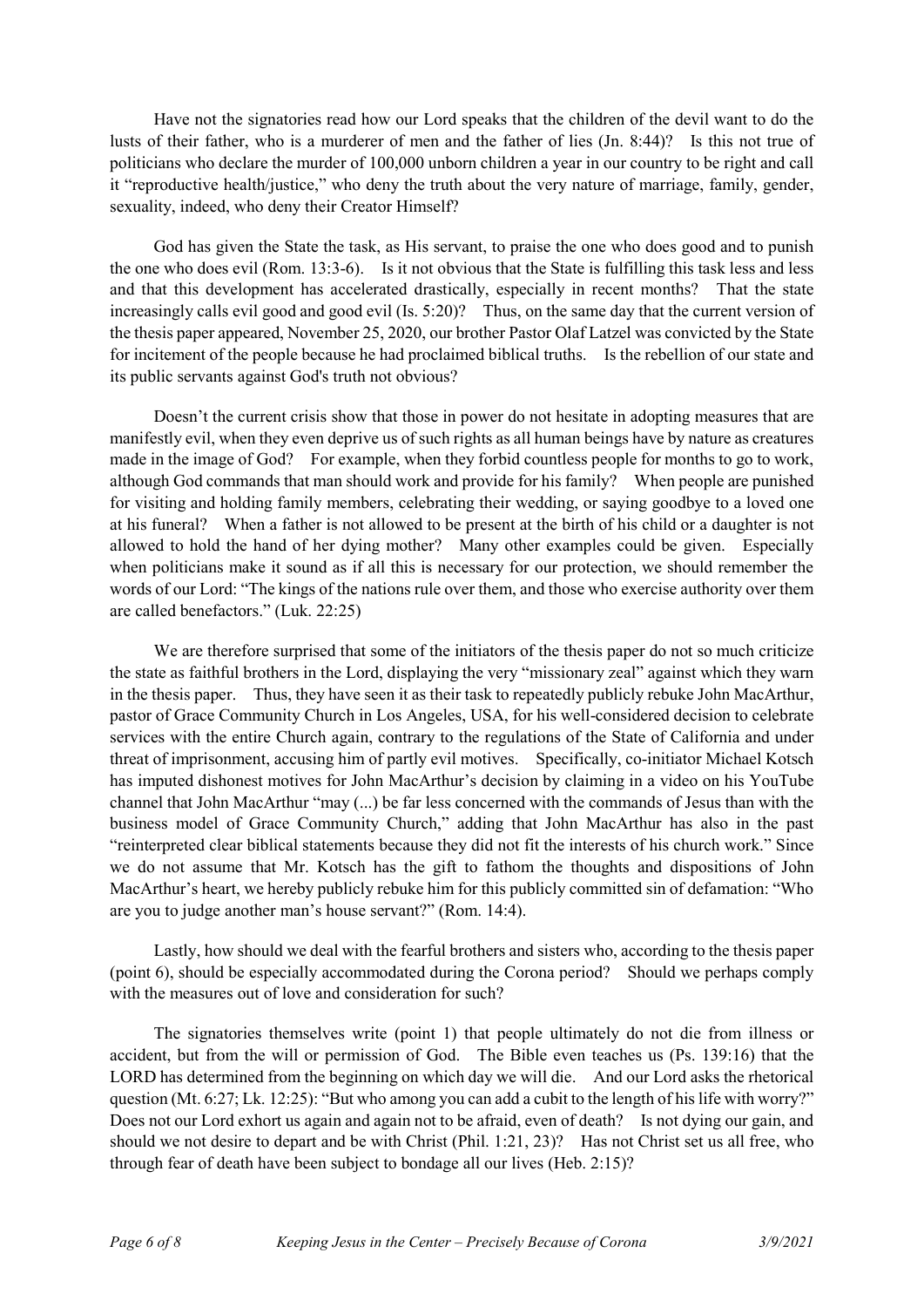Of course, a Christian can be afraid of sickness or death, and we are not to tempt the Lord our God recklessly. But we must not live in a state of constant fear and neglect even the well-being of our souls out of concern for our lives. So how do we approach fearful brothers and sisters in a right way? How do we love them as brothers? By allowing them to continue in their fear, which is ultimately an expression of their small faith, and confirming them in it? Or by helping them to overcome their fear through truth and faith?

## **III. Call to Faithfulness**

The signatories should ask themselves whether their theological worldview is really determined by the Bible alone or not rather by worldly, secular thinking and pragmatism, lest they incur persecution by the State. But does not the apostle Paul write: "But all also who desire to live godly in Christ Jesus will be persecuted"? (2 Tim. 3:12). If we always submit to the state and compromise one thing after another, we may escape persecution, but our witness for Christ Jesus will suffer. In particular, we admonish those who improperly exalt themselves over such Christians who are convicted by God's Word and their conscience to oppose the State, and suffer persecution for it. We hereby make it clear that in this regard we stand firmly with our beloved brothers John MacArthur and James Coates and all those who are persecuted for their godliness. We urge the signatories to consider carefully which side they wish to take.

We encourage all Christians not to be caught up in the madness that has gripped the whole world and enslaves people in a constant fear of death, but to courageously place their hope in Christ who is life. Let us be a witness in this dark time by loving the truth and meeting together in heartfelt brotherly love! Let us reform all our thinking through the Word of God so that we may gain a biblical worldview by taking every thought captive under the obedience of Christ (2 Cor. 10:5)! "And be not conformed to this world, but be ye transformed by the renewing of your mind, that ye may prove what is the will of God: that which is good, and acceptable, and perfect." (Rom. 12:2). Let us pray for those who suffer tribulation or persecution for the sake of the Word, that they may endure to the end! Let every Christian see how he can help such through letters, donations, or letters to the responsible politicians!

Finally, we call on all pastors to fulfil their sacred duty and to preach courageously against the injustice and sins of those in power and also to respectfully call them to repentance, verbally or in writing! We exhort the pastors and the Churches to no longer withhold glory from God and to weigh down the consciences of Christians by commandments of men, but to celebrate services again as God commands: with the assembled Church, in biblically commanded brotherly encounter and with joyful praise to the glory of the LORD!

Give to Caesar what is Caesar's, but also give to God what is God's! And if Caesar persecutes us for it, let us suffer it with joy. Be encouraged, brothers and sisters, to faithfully follow our Lord in these last times, as He says: "Do not be afraid of what you will suffer! Behold, the devil will cast some of you into prison to test you, and you will have tribulation ten days. Be faithful unto death! And I will give you the victorious crown of life." (Rev. 2:10). To conclude in the words of the thesis paper, there is too much at stake.

# **TO THE BLESSED AND SOLE RULER, THE KING OF KINGS AND LORD OF LORDS, BE GLORY AND EVERLASTING POWER! AMEN.**

ON BEHALF OF THE EVANGELICAL REFORMED BAPTIST CHURCH OF FRANKFURT – THE PASTORS:

**TOBIAS RIEMENSCHNEIDER PETER SCHILD**